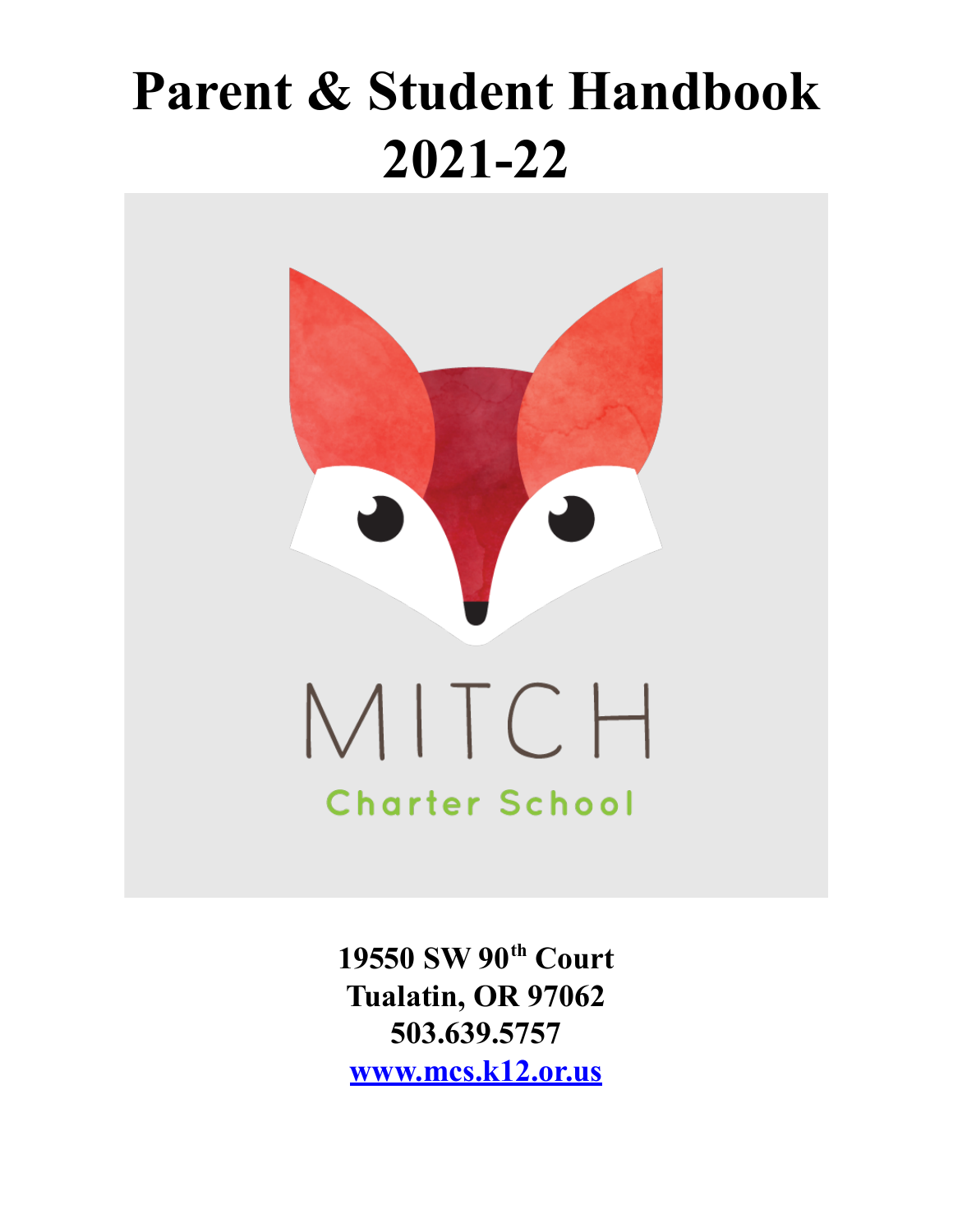# **CONTENTS**

| Communication and complaints page 6         |
|---------------------------------------------|
| Core Knowledge events & activity feespage 6 |
|                                             |
| Extra-curricular clubs/activitiespage 7     |
|                                             |
|                                             |
|                                             |
|                                             |
|                                             |
|                                             |
|                                             |
|                                             |
|                                             |
|                                             |
|                                             |
|                                             |
|                                             |
|                                             |
|                                             |
|                                             |
|                                             |
|                                             |
|                                             |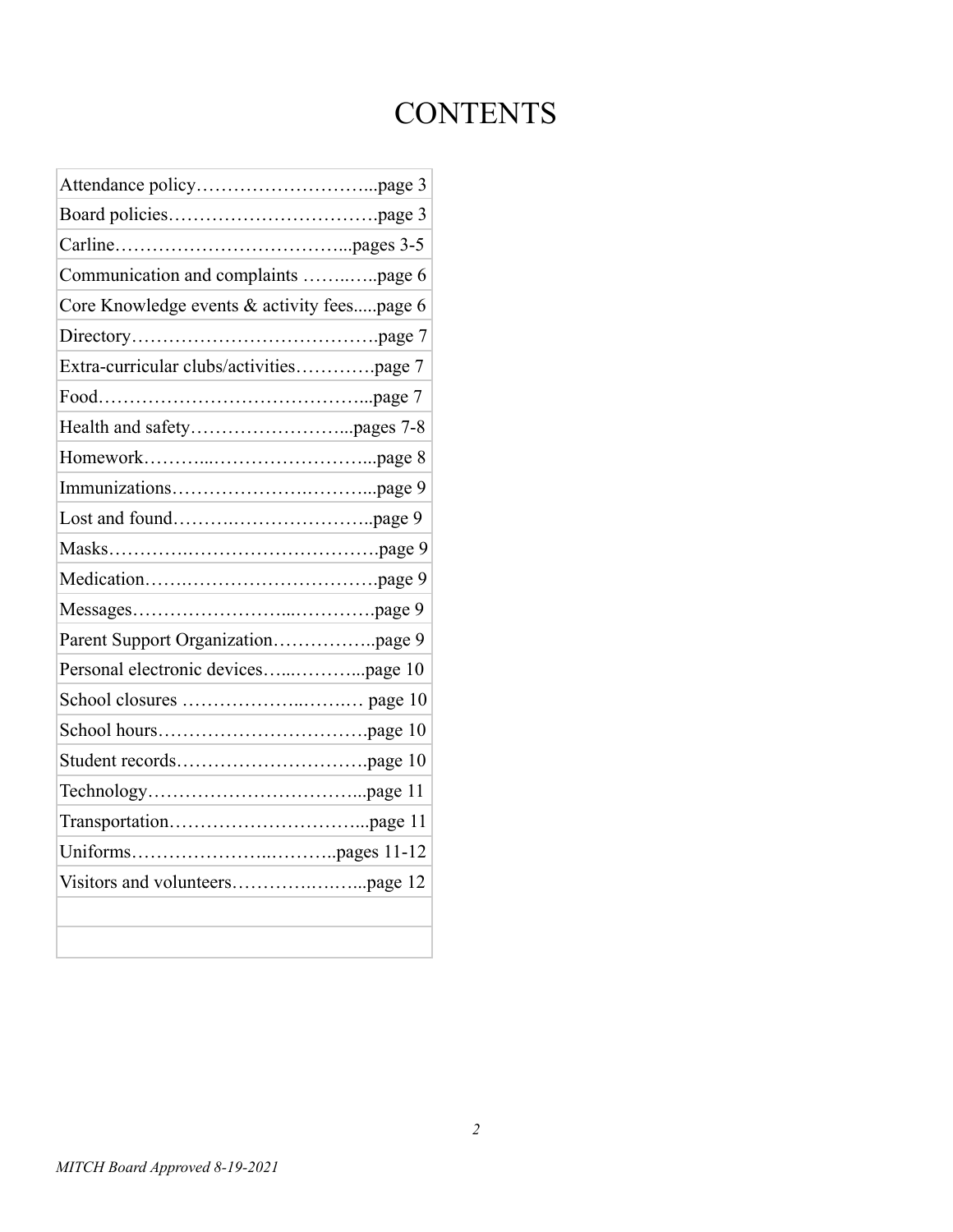# *Attendance Policy*

Consistent attendance is essential for academic success and progress, and the classroom activities are critical to the learning process. Absences from class may be approved for the following reasons:

- 1. Illness of the student;
- 2. Illness of an immediate family member when the student's presence at home is necessary;
- 3. Emergency situations that require the student's absence;
- 4. Field trips and school-approved activities;
- 5. Medical and dental appointments. Confirmations of appointments are required;
- 6. Other reasons deemed appropriate by the public school administrator when satisfactory arrangements have been made in advance of the absence.

Attendance expectations

- Students are expected to arrive at school on-time and to stay the entire day.
- Parents are expected to **call or email the school office by 8 am** on the day of the student's absence, to give a reason for the absence and expected return time.
- Parents are expected to try to arrange health, dental, or other appointments outside school hours.
- Parents are expected to drop off and pick-up students at the designated times for carline and to not take their child out of class a few minutes early to avoid traffic.
- Parents will receive a phone call from the Executive Director at the equivalent of eight  $\frac{1}{2}$ -day unexcused absences in a 4-week period (ORS 339.065)
- Parents will be contacted by the Washington County Truancy Court for chronic absenteeism.

Students arriving after 7:45am are considered tardy and a parent must sign the student in at the school office.

Students arriving after 10:15am are marked absent for the morning, or ½ day. Students Leaving school before 1:00 will be marked absent for the afternoon, or  $\frac{1}{2}$  day.

Students absent for 10 consecutive days are withdrawn from the enrollment list and TTSD is notified; if the student would like to return they must submit an application following the lottery process for re-admission.

For COVID related absences please refer to our current guidelines.

Any student who leaves school prior to the end of the day must be signed out through the school office by an approved guardian. Students must come to the office if not feeling well to contact parents; students may not use personal cell phones to notify parents during school hours.

# *Board Policies*

School policies are posted on the school's web page at *mcs.k12.or.us*

# *Carline*

Lane Assignments only apply to PM Carline. You may choose your assigned lane for the morning but you do not have to. It is vital you only use your assigned lane for PM Carline.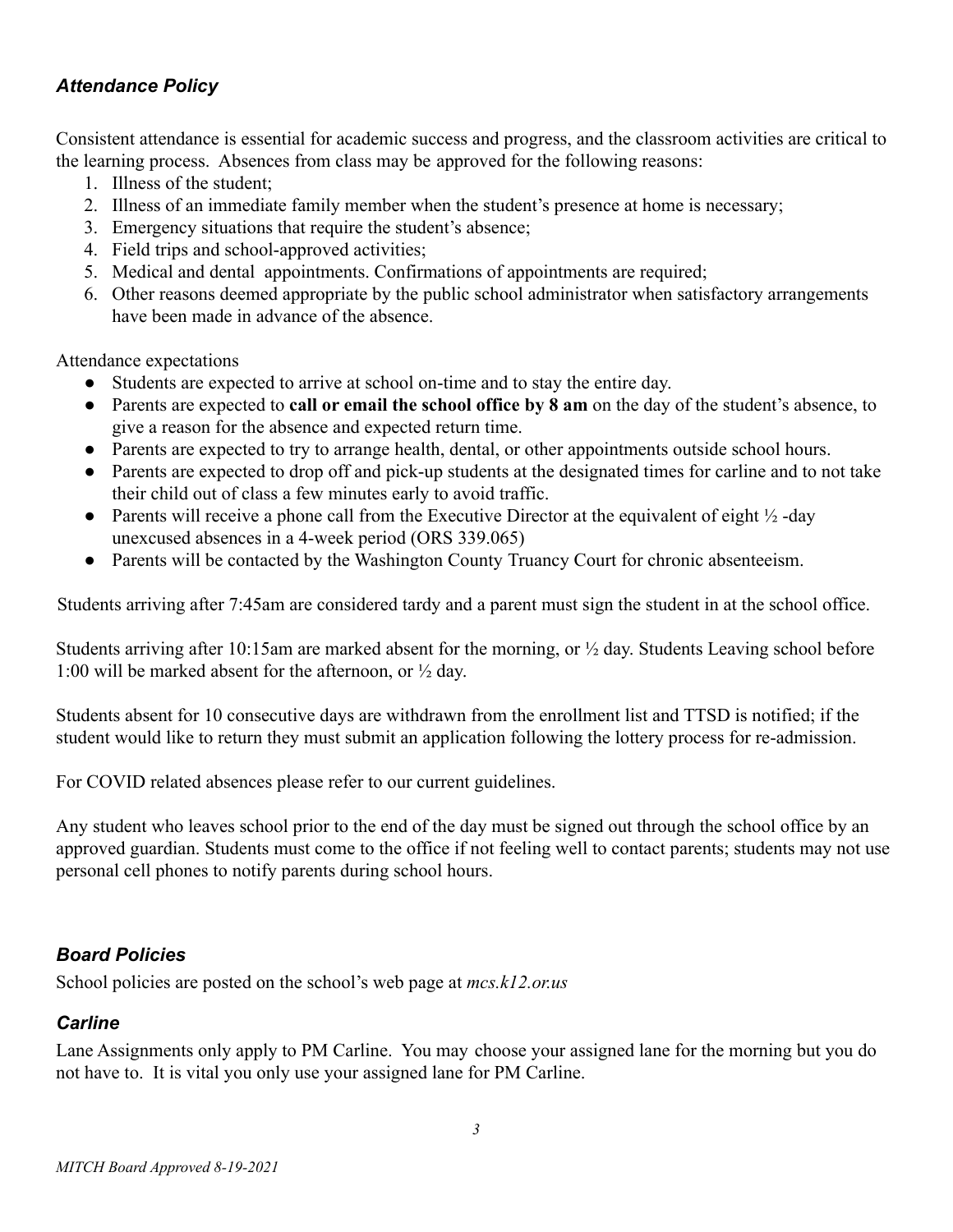# *AM Carline*

#### **Starts at 7:30 a.m.**

Morning carline drop off begins at 7:30 a.m. every morning. Enter the MITCH parking lot from 90th Court, go past the front of the building and around the back. The cars will split into three lanes. In Lane 2 and 3 you must be the first car in line for your child to exit the car. We do not want children walking between cars or being released before you get to the front of the line. Lane 1 is an exception with an authorized volunteer on curbside aiding the students. As soon as your student is safely out of the vehicle you must put your thumb up  $\&$  keep it up until you are past the flagger. This signals the flagger you are ready to go and will move the lanes more quickly.

Carline is completed at 7:45 a.m. If you arrive at the school after 7:45 a.m., and there is no longer a flagger out front, you must park to walk your child into the office. You must always sign your child in when arriving after  $7.45$  a.m.

# *PM Carline*

#### **Starts at 2:30 p.m.**

You may not enter the parking lot until an official flagger flags you to move into the lot, at 2:20 pm. Carline does not start until 2:30. There may be children in the garden and participating in PE outside until 2:25.

You may not park in the cul-de-sac or in our neighbors' parking lots.

Each child must have their carline number memorized, and students second grade and below should attach their laminated card on their backpacks so that the teachers can help them.

Please attach your carline number on the passenger visor so that it can be flipped down and the loaders can see the number from a distance. If you are in a carpool, place all the carline numbers on the passenger side of your car so they are visible. For carpools and/or playdates, the drivers should post all numbers for students being picked up but will still drive in their assigned lane.

Enter the MITCH parking lot from 90th Court. If in Lane 1, stay in the lane closest to the building. Lanes 2 and 3 must use the outside lane. The cars will split into three lanes (see map). Drive to your assigned lane. Stop at the loading zone line until you are flagged to enter the loading zone. When your car is loaded please remove your number and hold a thumb up. Please remain fully stopped until the entire lane is progressing. Keep your thumb in the air until you are past the flagger. This is vital to communicate with the flagger, in order to move you through the lanes as quickly as possible.

Once you have passed the flagger, continue moving very cautiously and slowly out of the parking lot, as our neighbors Northwest ESD may be loading small pre-school children at the same time. PM carline will seem a little slow at first. In a few days, it will smooth out and go more quickly. Please be patient, we do not have parking spaces to accommodate parking and walking in to pick up your students.

#### **Both AM and PM carline procedures are set up for the safety of all students as the highest priority.**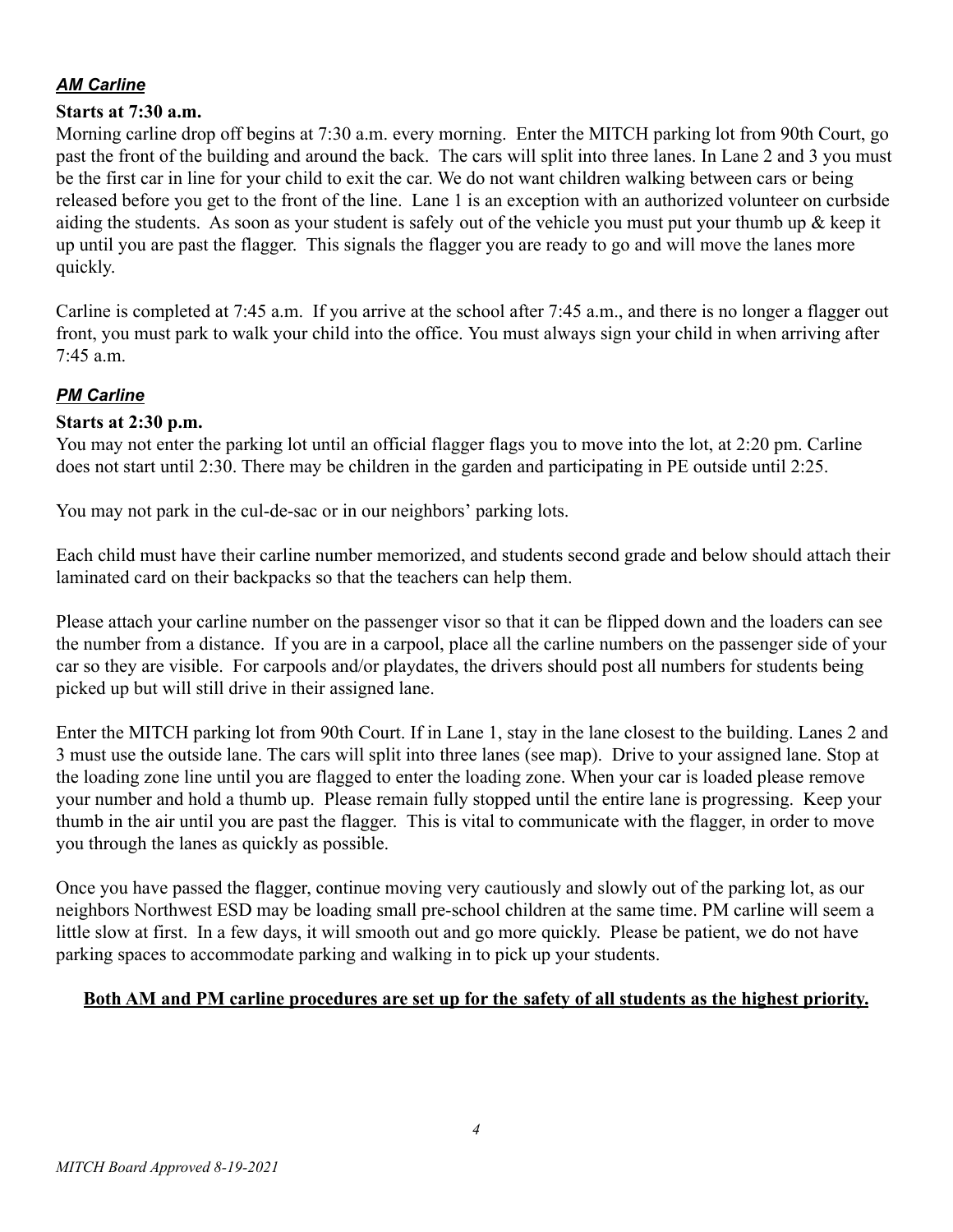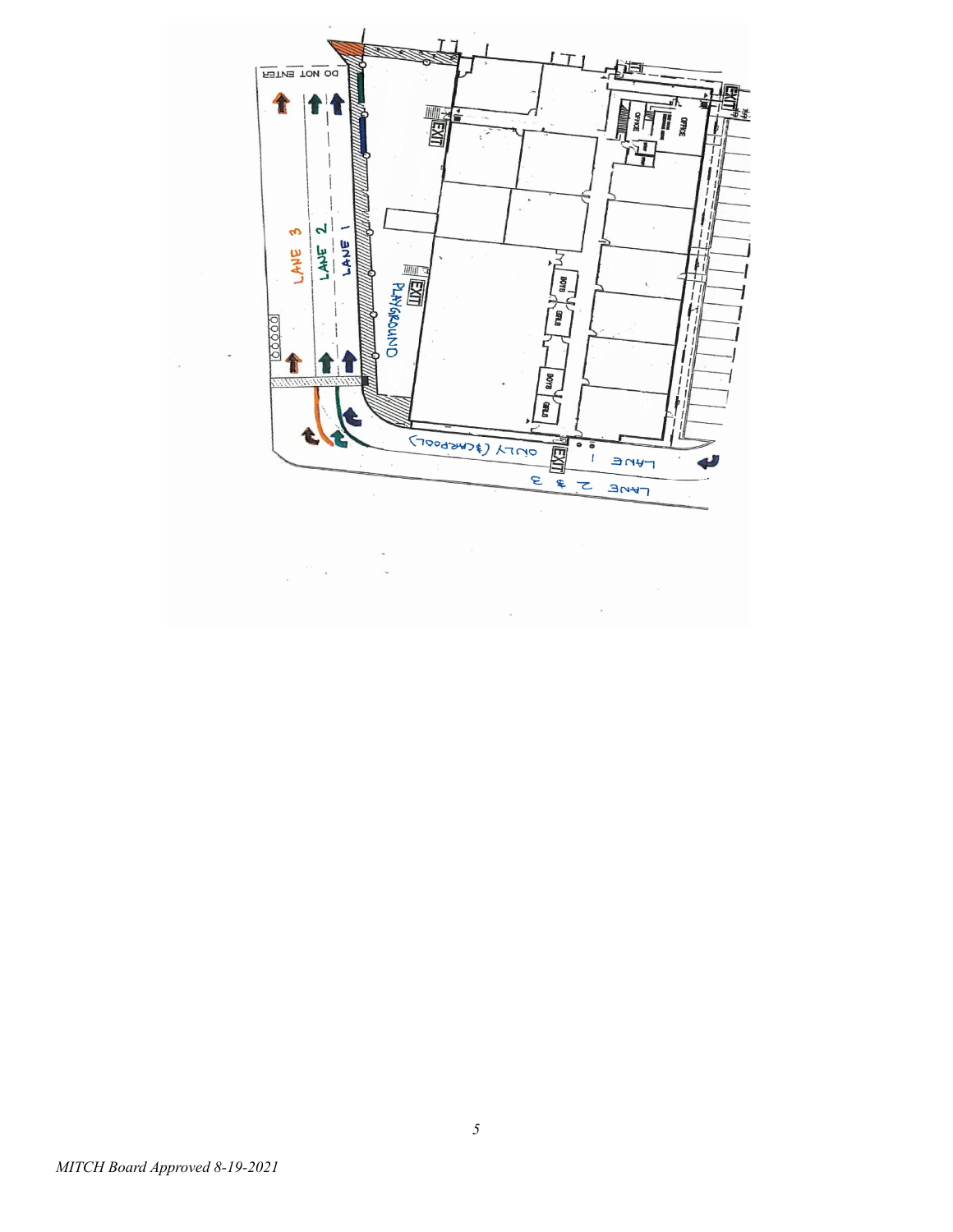# *Communication and Complaints*

The success of MITCH Charter School will be due in part to positive, open communication between parents, teachers, and students. In order to maintain this positive learning environment, we need to work together to communicate successes and concerns in a responsible and respectful manner. This can be done in writing, by scheduling a conference, or by phone. If possible, it is best to begin the communication process in person. When concerns arise on the part of parents or staff members, deal with these concerns as soon as reasonably possible. Take the concern to the person involved first.

Communication at MITCH Charter School is healthy when it is:

- Open
- Timely
- Respectful
- Clear and to the point
- Focused on student learning

Discussions about problems or issues will take place during non-class time and in a confidential setting. Complex issues will require an appointment and an agenda, so time and thought can be focused on positive solutions.

Complaints are handled and resolved as close to their origin as possible. The Board advises the public that the proper channeling of complaints involving instruction, discipline, or learning materials is as follows:

- 1. Teacher
- 2. Director
- 3. Team meeting with Teacher and Director

If talking with the person directly does not resolve the concern, a formal complaint form may be obtained from the office**.**

# *Core Knowledge Events, activities and Activity Fees*

MITCH Charter School prepares the following year's operating budget in March and the budget is based on the number of students enrolled. Thus we require returning student confirmations in February with a deposit towards the activity fee for every student returning. Once we know how many students are returning for each grade level, we can proceed with the application lottery to fill vacancies and make reliable projections for the next year's enrollment. The non-refundable deposit is a \$100 commitment per returning student. The deposit is not an enrollment fee, but a commitment towards your child's field trips, Core Knowledge Events & Celebrations, as well as towards the purchase of consumable resources used in the classrooms, the gardens, Music, Art, and PE for the next year.

Requests for returning student confirmations will be sent out in February. Confirmations are due along with a \$100 non-refundable deposit towards the activity fee. The deposit is per student, not per family, and will be credited to the family account. Without a signed confirmation and activity fee deposit, student seats will be open to the new student lottery held before spring break 2022.

Activity fees must be paid in full or a payment plan arranged by the first day of school. Scholarships are available for families that contact the school. Fees for students who leave the school prior to the last day of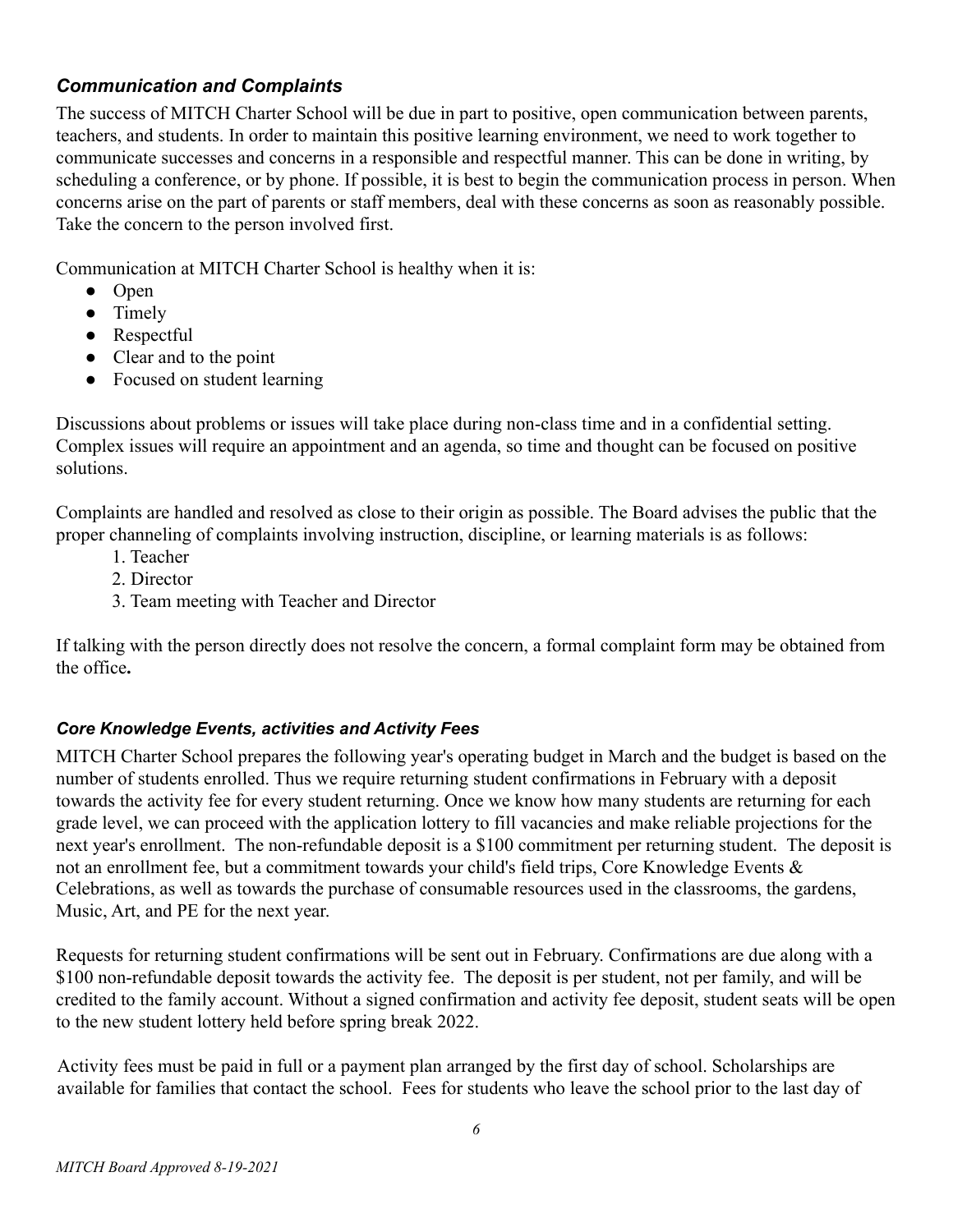school are not refunded. Any unused portion of the activity fees will go to the general fund at the end of the school year.

# *Directory Information*

The following information shall be known as directory information: Parent Name, Student name, Telephone number, and Email address

A parent may, by written notice to the school within 15 days of enrollment, prevent the school from publishing any or all directory information pertaining to their child.

# *Extra-Curricular Activities and Absences*

Students who are absent for any part of the school day may not participate in after school activities or clubs on that day.

# *Food*

Each student can bring a healthy snack and lunch from home every day accompanied by a water bottle. Sharing food with other students is not allowed as a safety measure for those with allergies or other health concerns.

Core Knowledge events may include class celebrations with food provided by teachers and/or volunteers.

# *Health and Safety*

#### *Student Illness*

To ensure a healthy environment at MITCH Charter School, please keep your child at home if he/she has any of the symptoms listed below. Should any of these symptoms occur during school hours, you will be called to pick up your child:

- Has a fever over 100.4 degrees Fahrenheit.
- Has diarrhea (more than one abnormally loose stool per day).
- Is vomiting.
- Has a severe cough.
- Has skin lesions, eye lesions, or rashes that are severe, weeping, or pus filled.
- Complains of a stiff neck and headache with one or more of the above symptoms listed above.
- Has head lice or nits with lice

When a student has been excluded from school due to health reasons, the following are guidelines for re-admittance:

- **Fever**: 24 hours after temperature returns to normal (without the use of medication to drop temperature)
- **Diarrhea**: when diarrhea has stopped for 24 hours or with doctor's written statement that the diarrhea is due to a non-communicable cause
- **Vomiting**: when vomiting has stopped for 24 hours
- **Severe cough**: when cough has stopped for 24 hours or with doctor's written statement that the cough is due to a non-communicable cause
- **Eye Infection**: when infection is gone or after appropriate treatment(s) with doctor's written consent
- **Rash**: when rash is gone or if doctor gives written notice that the rash is non-communicable or after appropriate treatment(s), with the doctor's written consent

*7*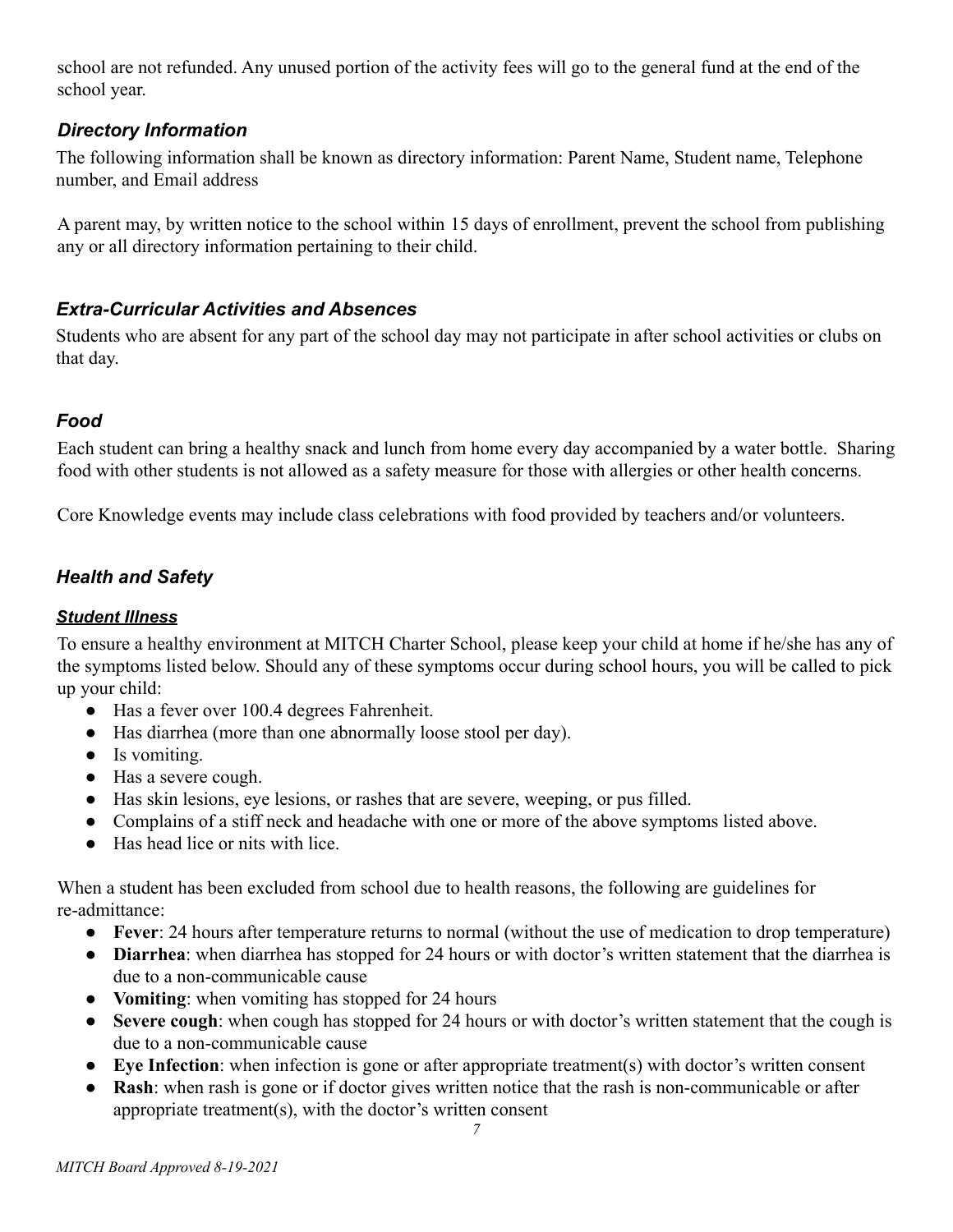- **Chicken Pox**: when all pox are scabbed over (no new or open blisters are present) and other symptoms of illness are gone; usually 5-7 days
- **Head Lice**: parents are expected to make an aggressive attempt to remove lice and nits before the student returns to school and the student will be rechecked by the school office staff prior to returning to the classroom.

People with **COVID-19** have had a wide range of symptoms reported – ranging from no to mild symptoms to severe illness. Symptoms may appear 2-14 days after exposure to the virus. People with these symptoms or combinations of symptoms may have COVID-19: cough, shortness of breath or difficulty breathing, fever (100.4 or higher), chills, muscle pain or body aches, fatigue, sore throat, headache, new loss of taste or smell, nausea or vomiting, or diarrhea.

To maintain a healthy campus, it is critically important for all members of our community to self-monitor for [symptoms of COVID-19](https://www.cdc.gov/coronavirus/2019-ncov/symptoms-testing/symptoms.html), and stay at home if they are not feeling well. Even individuals without symptoms can be contagious and should notify the district if they have been exposed.

Students who are considered a presumptive case must stay home.

#### **A presumptive case is an individual who:**

- Had close contact with a confirmed case in the past 14 days AND
- not had a positive COVID-19 viral test

A COVID response team will provide direction and oversight for each COVID related incident that occurs in Tigard Tualatin School District, including MITCH Charter School. In collaboration with the local public health authority, the team will use the COVID Response Protocol to guide decisions when responding to any confirmed COVID case and/or cluster. The COVID Response Protocol will act as the district's emergency response framework for the COVID pandemic.

If for any reason, you are concerned about your child's health, please contact your physician. If your child develops a communicable disease, please call MITCH Charter School so we can notify other parents that their child may have been exposed.

If a child becomes ill at school, we will call the parent/guardian, then emergency contacts if necessary, and keep the child secluded and monitored as necessary, until picked up.

#### *Homework*

The amount of homework varies by grade level, but should, *on average*, not take more than an hour to complete. Most work which comes home will be the completion of an in-class assignment or tasks designed to reinforce a specific skill or concept taught directly in class; at times, there will be research or work on projects which must be completed at home.

When a student is absent for vacation, missed school work is given to the student on the day the student returns to school. For illnesses, teachers will work with families to provide missed work within the first 24 hours of the start of the absence.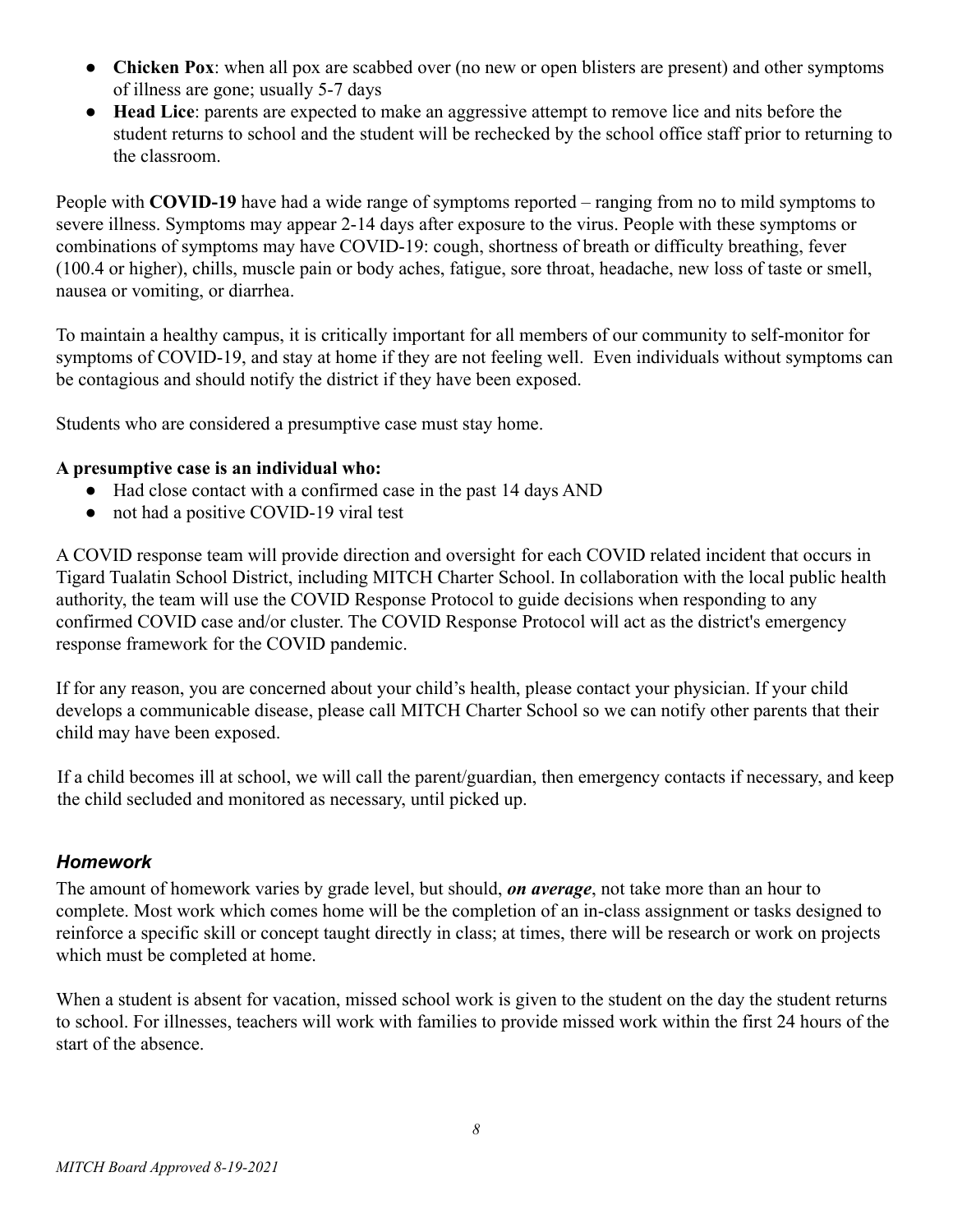For COVID related absences including quarantine, the teacher will work with the family to create a personal learning plan during the absence.

#### *Immunizations*

Current immunization records must be on file for your student by the first day of the school year. Families will be contacted if they are not in compliance by the annual exclusion day.

# *Lost and Found*

MITCH Charter School is not responsible for lost items. Students are reminded to check the lost and found for any missing items. Items such as lunchboxes, water bottles and clothing not marked with the student's name are donated to charity at the end of each quarter.

# *Masks*

ALL students and all staff will begin this school year wearing masks to help prevent COVID spread. The community will be notified if masks are no longer required at school. A mask can be disposable or cloth that is washed before reuse. They can vary in color and have pattern or designs as long as they do not have words or political images. Gaiters and face shields are not allowed in lieu of masks. MITCH has disposable masks to give to students and staff as needed.

# *Medication Distribution*

Trained personnel are the only people at school who may dispense medications and will only be done so with written parental permission and physician dispensing directions. ALL medications must be held at the school office; teachers are not responsible for holding medications and students must not keep medications with their personal belongings.

# *Messages*

Should a parent need to get an important message to one of the students they can do that by calling or emailing the school office. You can email the teacher as well, but copy [schooloffice@mitchcharterschool.org](mailto:schooloffice@mitchcharterschool.org) as well, especially if it is a message about a change in dismissal plans.

# *Parent Support Organization (PSO)*

The primary purpose of the PSO is to solicit and accept contributions of funds, in-kind assistance, and to coordinate volunteer time and services to promote the welfare of the school and school community.

Voting membership in the PSO is open to all parents and guardians of students who are actively enrolled at MITCH. Membership is available without regard to race, color, creed, or national or ethnic origin. All members have the right to attend and participate in all meetings and activities of the PSO. The membership year is July 1<sup>st</sup> through June 30<sup>th</sup>. Members are accepted at any time.

If you have questions or would like to learn more, please email us at: [mitchcharterpso@gmail.com](mailto:mitchchaterpso@gmail.com)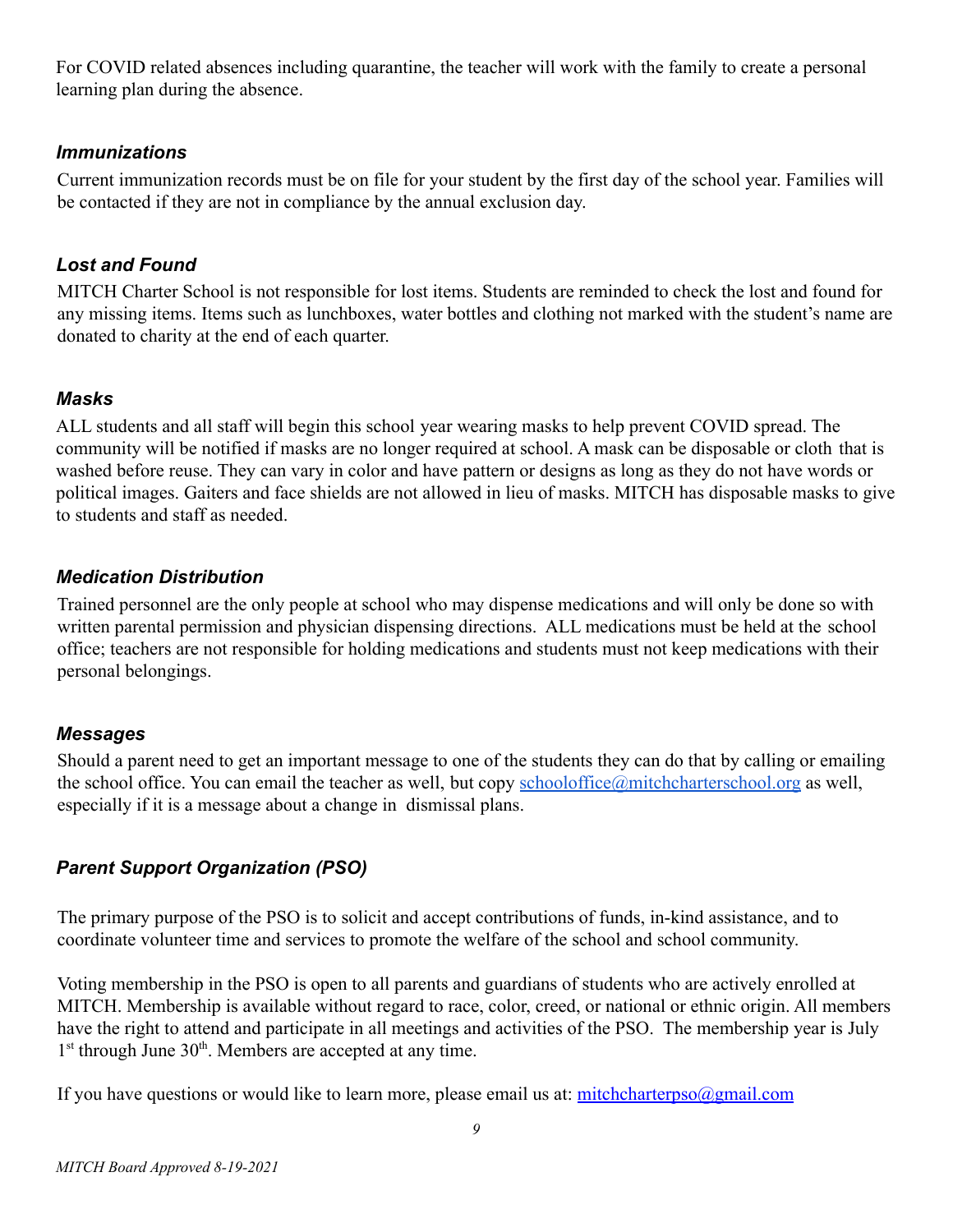# *Personal Electronic Devices & Social Media*

Students' electronic devices including and not limited to cell phones, iPods, MP3 players, handheld gaming systems, handheld readers, smart watches, or any other device that allows internet access should never be seen, heard, or used at school unless an IEP stipulates. Students should keep their devices in their backpacks and turn them off.

If a student is using a device at school at any time, the device will be confiscated, and the student's parent will need to come to the school office to collect the device. MITCH Charter School will not be liable for personal electronic devices brought to school or school-sponsored activities. The school is not responsible for any electronic device that is lost, mislaid, stolen, damaged or destroyed.

Students may not access social media platforms using the school's equipment, while on school property or at school-sponsored activities unless the access is approved by a teacher or administrator. The school will not be liable for information or comments posted by students on social media platforms when the student is not engaged in school activities and not using school equipment.

# *School Closures*

MITCH Charter School follows the Tigard Tualatin School District for school closure. In the event of a school closure or delay, information will be accessible through the FlashAlert System. Closure information can also be accessed through major radio and television stations and at their websites. Closure information with the media will be listed as MITCH Charter School.

# *School Hours*

School is in session Monday through Friday, 7:45a.m.- 2:30 p.m School Office Hours: Monday through Friday, 7:30a.m. – 3:00p.m

# *Student records*

The Education Amendments of 1974 provide that certain state and federal agencies may inspect student records without written consent but require that a record be maintained indicating specifically the legitimate educational or other interest that person, agency, or organization had in seeking this information. This statement is to become a permanent part of the record only for inspection by the parents or students more than 18 years old, and the school official responsible for the custody of such records

- 1. This is your notification that should your child enroll in another school or school system, an official transcript or copy of the permanent record will be sent to the school upon our receipt of notification of the child's enrollment in that institution. For a nominal fee, you may receive a copy of the record transfer.
- 2. Prior to your child's withdrawal from our district, you have a right to see your child's records, and a right to a hearing, should you wish to challenge the content of the records. There must be a two-day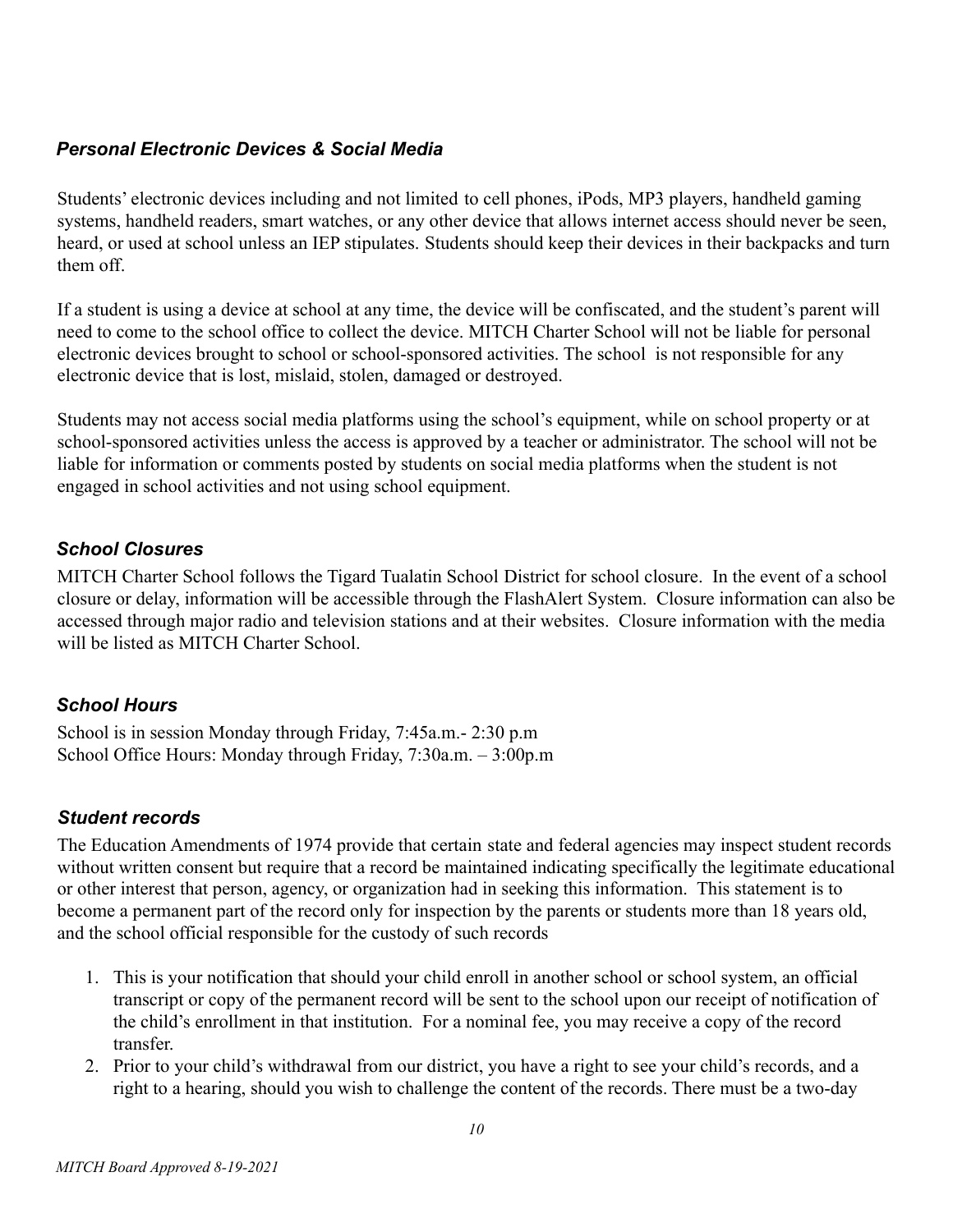period between the time from the request and the hearing. The hearing must be held before your child leaves the district.

3. You may examine your child's student records or receive a copy of those records for 20 cents per page. You have a right to file a complaint with the Office of the Secretary of Education if you believe MITCH Charter School has failed to comply with the requirements of Public Law 93.380. Oregon schools maintain two types of study records: designated "progress records" and "behavior records." The Executive Director is the person in charge of the records at MITCH Charter School.

# *Technology and Electronic Communication*

MITCH students may utilize school computers at the teacher's and administration's discretion. Students may have access to the internet for educational purposes only. MITCH has a zero-tolerance policy for students utilizing school technology to access materials that are obscene, pornographic, contain explicit language, violence, discrimination, or advocate illegal activity. Go-Guardian monitoring software will be used to ensure students are using computers safely and appropriately. Positive Behavioral Interventions and Supports will be administered to address any issues of this matter. Students are expected to notify a teacher immediately if they receive a message or access a website unknowingly that contains inappropriate material. Students should also notify a teacher immediately if they are aware of another student who is accessing inappropriate information on the computer. Students should not attempt to gain unauthorized access, disrupt the performance, or hack into any system or server. This includes sharing password and account information with someone else. Students should refrain from activities that might interfere with network performance such as downloading large files, streaming or watching online movies or television shows. Students are to care for the device and are responsible for damages or loss.

#### *Transportation*

Transportation to and from school is provided by parents or by a parent-arranged carpool or via TTSD bus shuttle service. In order for the dropping off and picking up of students to run as smoothly and efficiently as possible, it is imperative that every driver follow the guidelines that govern the parking lot.

All afterschool plans involving changes to the normal transportation routine for students must be communicated by email to the classroom teacher and the school office.

In accordance with the Tigard-Tualatin District regulations, the student must live within one mile of the school premise to walk or bike home from school. Parents must provide written permission in order for their child to either walk or bike from school. Students are expected to follow all road rules and laws, and bicycles, scooters, skateboards, roller-blades, etc. are not permitted in the school parking lot before, during, or after school.

#### *Uniforms*

The purpose of the school uniform is to maintain a focus on learning in the classroom and develop a sense of student pride in and identification with MITCH Charter. An orderly learning environment requires students to maintain an appearance that reflects positively on the school and is consistent with standards of decency.

Requirements are as follows and will be enforced by staff:

- Correct uniform must be worn at all times by students. (See description below.)
- Parents are required to bring the proper uniform to school when a student is out of uniform.